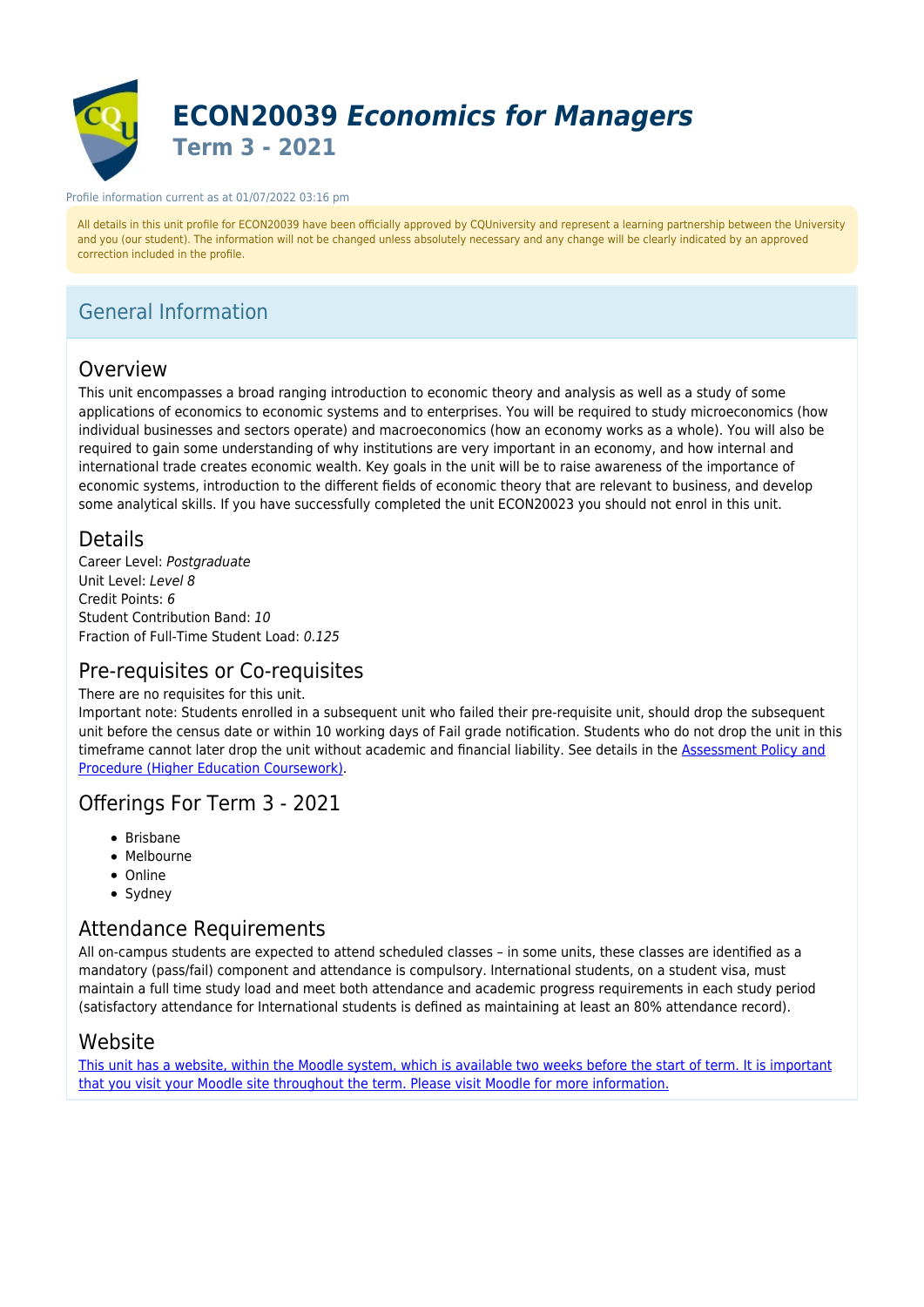# Class and Assessment Overview

### Recommended Student Time Commitment

Each 6-credit Postgraduate unit at CQUniversity requires an overall time commitment of an average of 12.5 hours of study per week, making a total of 150 hours for the unit.

## Class Timetable

**[Regional Campuses](https://handbook.cqu.edu.au/facet/timetables)** Bundaberg, Cairns, Emerald, Gladstone, Mackay, Rockhampton, Townsville

**[Metropolitan Campuses](https://handbook.cqu.edu.au/facet/timetables)** Adelaide, Brisbane, Melbourne, Perth, Sydney

### Assessment Overview

1. **Online Test** Weighting: 15% 2. **Research Assignment** Weighting: 35% 3. **Online Test** Weighting: 15% 4. **Research Assignment** Weighting: 35%

### Assessment Grading

This is a graded unit: your overall grade will be calculated from the marks or grades for each assessment task, based on the relative weightings shown in the table above. You must obtain an overall mark for the unit of at least 50%, or an overall grade of 'pass' in order to pass the unit. If any 'pass/fail' tasks are shown in the table above they must also be completed successfully ('pass' grade). You must also meet any minimum mark requirements specified for a particular assessment task, as detailed in the 'assessment task' section (note that in some instances, the minimum mark for a task may be greater than 50%). Consult the [University's Grades and Results Policy](https://www.cqu.edu.au/policy) for more details of interim results and final grades.

# CQUniversity Policies

### **All University policies are available on the [CQUniversity Policy site.](https://policy.cqu.edu.au/)**

You may wish to view these policies:

- Grades and Results Policy
- Assessment Policy and Procedure (Higher Education Coursework)
- Review of Grade Procedure
- Student Academic Integrity Policy and Procedure
- Monitoring Academic Progress (MAP) Policy and Procedure Domestic Students
- Monitoring Academic Progress (MAP) Policy and Procedure International Students
- Student Refund and Credit Balance Policy and Procedure
- Student Feedback Compliments and Complaints Policy and Procedure
- Information and Communications Technology Acceptable Use Policy and Procedure

This list is not an exhaustive list of all University policies. The full list of University policies are available on the [CQUniversity Policy site.](https://policy.cqu.edu.au/)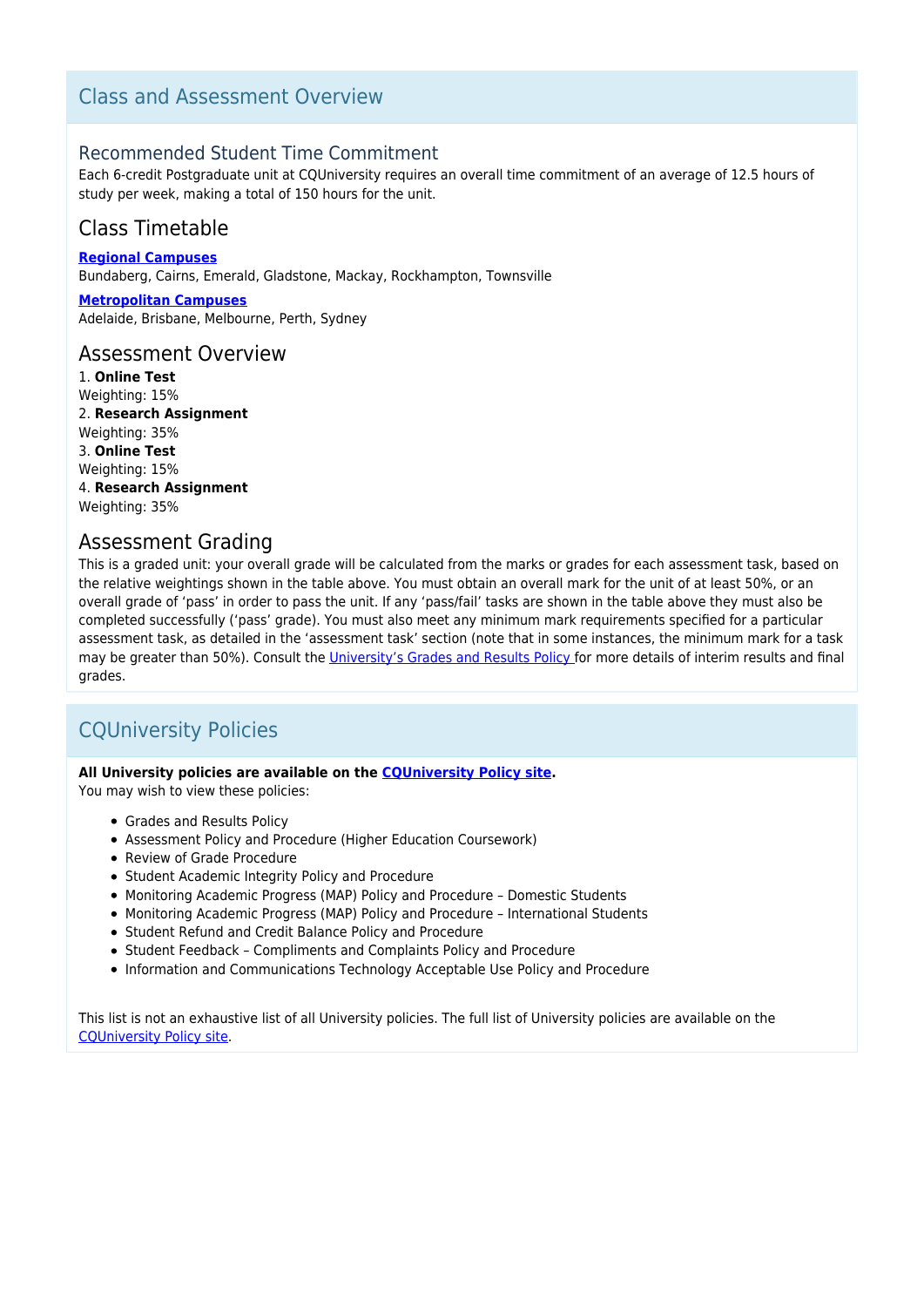# Previous Student Feedback

## Feedback, Recommendations and Responses

Every unit is reviewed for enhancement each year. At the most recent review, the following staff and student feedback items were identified and recommendations were made.

### Feedback from self-evaluation and student engagement and retention activity

### **Feedback**

An earlier awareness of the students at risk

#### **Recommendation**

Continue monitor and contact the students in early weeks who did not engage with the unit via Moodle

### Feedback from student evaluation

#### **Feedback**

The use of MindTap is great as it allows for different styles of learning

### **Recommendation**

Provide information about MindTap at the beginning of each lecture in the first few weeks

# Unit Learning Outcomes

### **On successful completion of this unit, you will be able to:**

- 1. evaluate the theory of demand and supply in relation to price determination and examine some cases of market failure
- 2. critically compare and contrast the characteristics of different market structures regarding the allocation of resources
- 3. explain the macroeconomic concepts and demonstrate their application to study inflation and unemployment
- 4. examine monetary and financial systems, the role of international trade, exchange rates and balance of payments issues and communicate these in economic terms.

# Alignment of Learning Outcomes, Assessment and Graduate Attributes



### Alignment of Assessment Tasks to Learning Outcomes

| <b>Assessment Tasks</b>       | <b>Learning Outcomes</b> |              |           |     |  |
|-------------------------------|--------------------------|--------------|-----------|-----|--|
|                               | 1                        | $\mathbf{2}$ | 3         | 4   |  |
| 1 - Online Test - 15%         | $\bullet$                | $\bullet$    |           |     |  |
| 2 - Research Assignment - 35% | $\bullet$                | ٠            |           |     |  |
| <b>3 - Online Test - 15%</b>  |                          |              | $\bullet$ |     |  |
| 4 - Research Assignment - 35% |                          |              | $\bullet$ | - 0 |  |

Alignment of Graduate Attributes to Learning Outcomes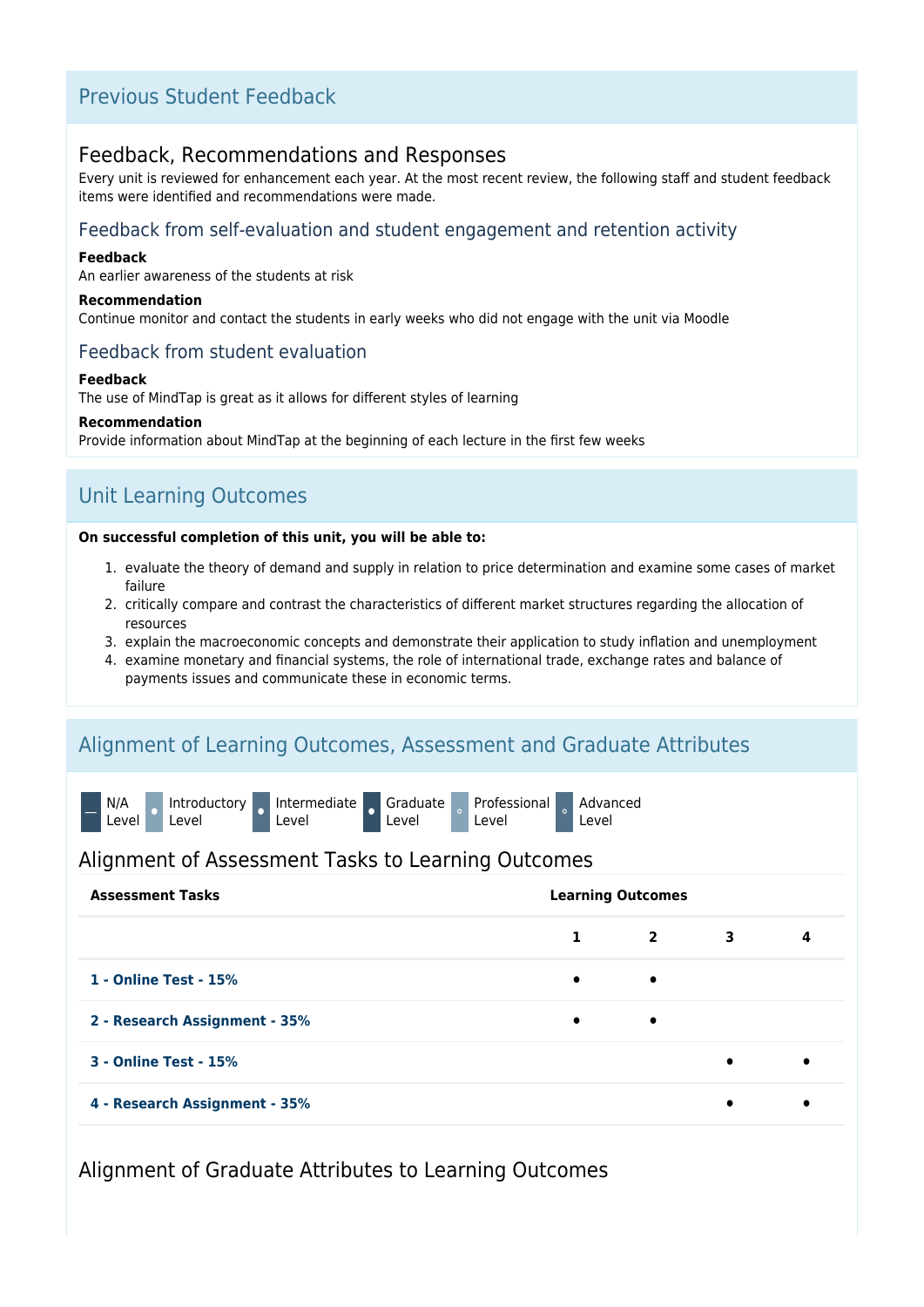| <b>Graduate Attributes</b>                           |              |                            | <b>Learning Outcomes</b> |                |           |           |                |           |
|------------------------------------------------------|--------------|----------------------------|--------------------------|----------------|-----------|-----------|----------------|-----------|
|                                                      |              |                            | 1                        | $\overline{2}$ |           | 3         |                | 4         |
| 1 - Knowledge                                        |              |                            | $\bullet$                | $\bullet$      |           | $\bullet$ |                | $\bullet$ |
| 2 - Communication                                    |              |                            | $\bullet$                | $\bullet$      |           | $\bullet$ |                | $\bullet$ |
| 3 - Cognitive, technical and creative skills         |              |                            | $\circ$                  | $\circ$        |           | $\bullet$ |                | $\bullet$ |
| 4 - Research                                         |              |                            | $\bullet$                | $\circ$        |           |           |                |           |
| 5 - Self-management                                  |              |                            | $\bullet$                | $\circ$        |           | $\circ$   |                | $\bullet$ |
| 6 - Ethical and Professional Responsibility          |              |                            |                          |                |           |           |                |           |
| 7 - Leadership                                       |              |                            |                          |                |           |           |                |           |
| 8 - Aboriginal and Torres Strait Islander Cultures   |              |                            |                          |                |           |           |                |           |
| Alignment of Assessment Tasks to Graduate Attributes |              |                            |                          |                |           |           |                |           |
| <b>Assessment Tasks</b>                              |              | <b>Graduate Attributes</b> |                          |                |           |           |                |           |
|                                                      | $\mathbf{1}$ | $\overline{2}$             | $\overline{\mathbf{3}}$  | $\mathbf{A}$   | 5         | 6         | $\overline{7}$ | 8         |
| 1 - Online Test - 15%                                | $\bullet$    | $\bullet$                  | $\bullet$                |                | $\bullet$ |           |                |           |
| 2 - Research Assignment - 35%                        | $\bullet$    | $\bullet$                  | $\bullet$                | $\bullet$      | $\bullet$ |           |                |           |

**3 - Online Test - 15%** ⚬ ⚬ ⚬ ⚬

**4 - Research Assignment - 35%** ⚬ ⚬ ⚬ ⚬ ⚬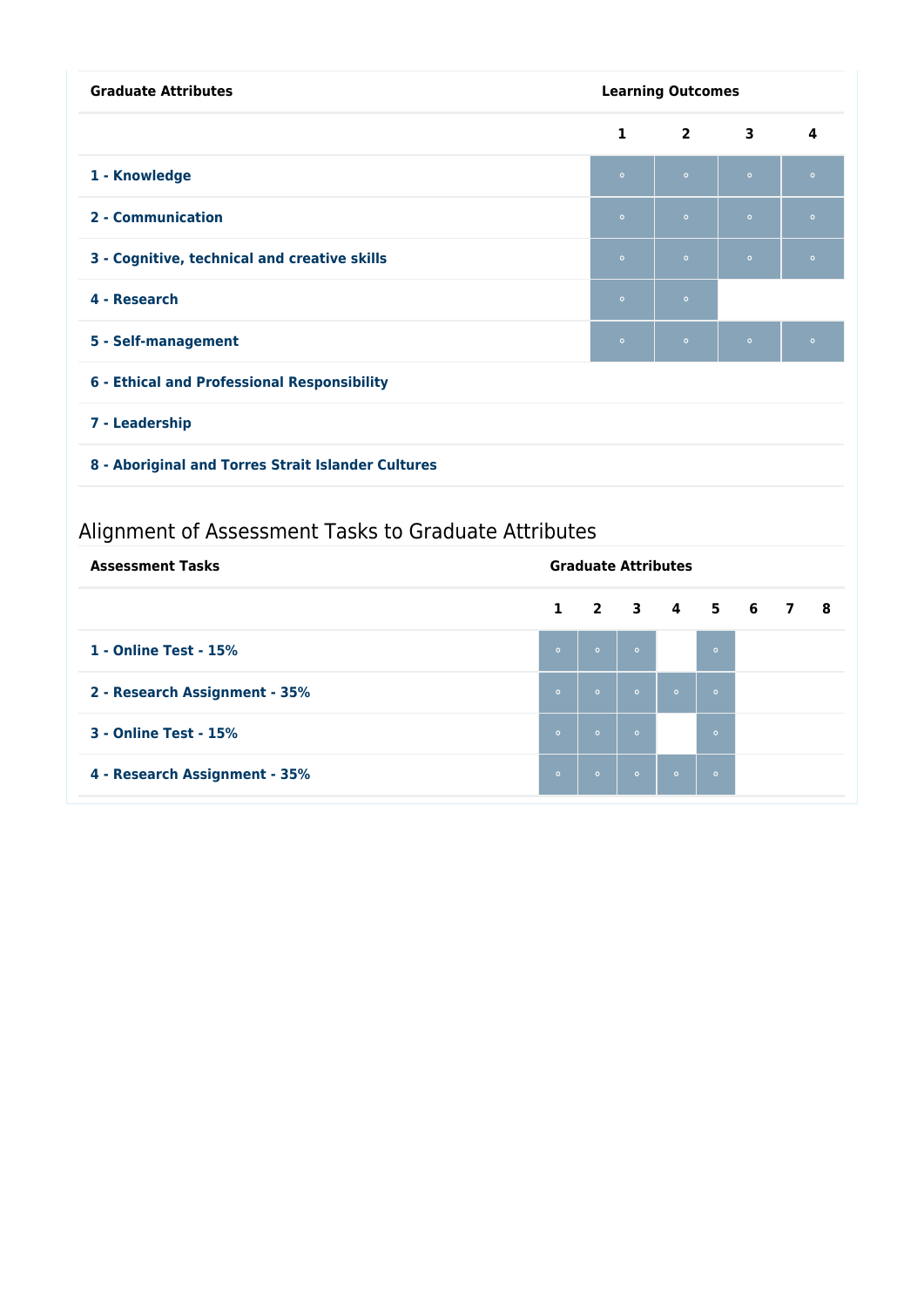# Textbooks and Resources

# Textbooks

ECON20039

### **Prescribed**

### **Economics for Today**

6th Edition (2019) Authors: Layton, Robinson and Tucker Cengage Learning Australia Melbourne , Victoria , Australia ISBN: ISBN10: 0-17-041083-8 ISBN13: 978-0-17-041083-0 Binding: Hardcover

### **[View textbooks at the CQUniversity Bookshop](https://bookshop.cqu.edu.au/)**

## IT Resources

### **You will need access to the following IT resources:**

- CQUniversity Student Email
- Internet
- Unit Website (Moodle)

# Referencing Style

All submissions for this unit must use the referencing style: [American Psychological Association 7th Edition \(APA 7th](https://delivery-cqucontenthub.stylelabs.cloud/api/public/content/apa-referencing-style.pdf?v=51e1aea7) [edition\)](https://delivery-cqucontenthub.stylelabs.cloud/api/public/content/apa-referencing-style.pdf?v=51e1aea7)

For further information, see the Assessment Tasks.

# Teaching Contacts

**Bencigar Arachi** Unit Coordinator [b.arachi@cqu.edu.au](mailto:b.arachi@cqu.edu.au) **Galina Williams** Unit Coordinator [g.williams@cqu.edu.au](mailto:g.williams@cqu.edu.au)

# **Schedule**

| Week 1 - 08 Nov 2021                                                                              |                |                                     |
|---------------------------------------------------------------------------------------------------|----------------|-------------------------------------|
| <b>Module/Topic</b>                                                                               | <b>Chapter</b> | <b>Events and Submissions/Topic</b> |
| Introduction to the economic way of<br>thinking, production possibilities and<br>opportunity cost | 1 & 2          |                                     |
| Week 2 - 15 Nov 2021                                                                              |                |                                     |
| <b>Module/Topic</b>                                                                               | Chapter        | <b>Events and Submissions/Topic</b> |
| Basics of the market mechanism:<br>demand and supply analysis                                     | $3\&4$         |                                     |
| Week 3 - 22 Nov 2021                                                                              |                |                                     |
| <b>Module/Topic</b>                                                                               | <b>Chapter</b> | <b>Events and Submissions/Topic</b> |
| Elasticity of demand and supply and<br>production costs                                           | 5 & 6          |                                     |
| Week 4 - 29 Nov 2021                                                                              |                |                                     |
| Module/Topic                                                                                      | Chapter        | <b>Events and Submissions/Topic</b> |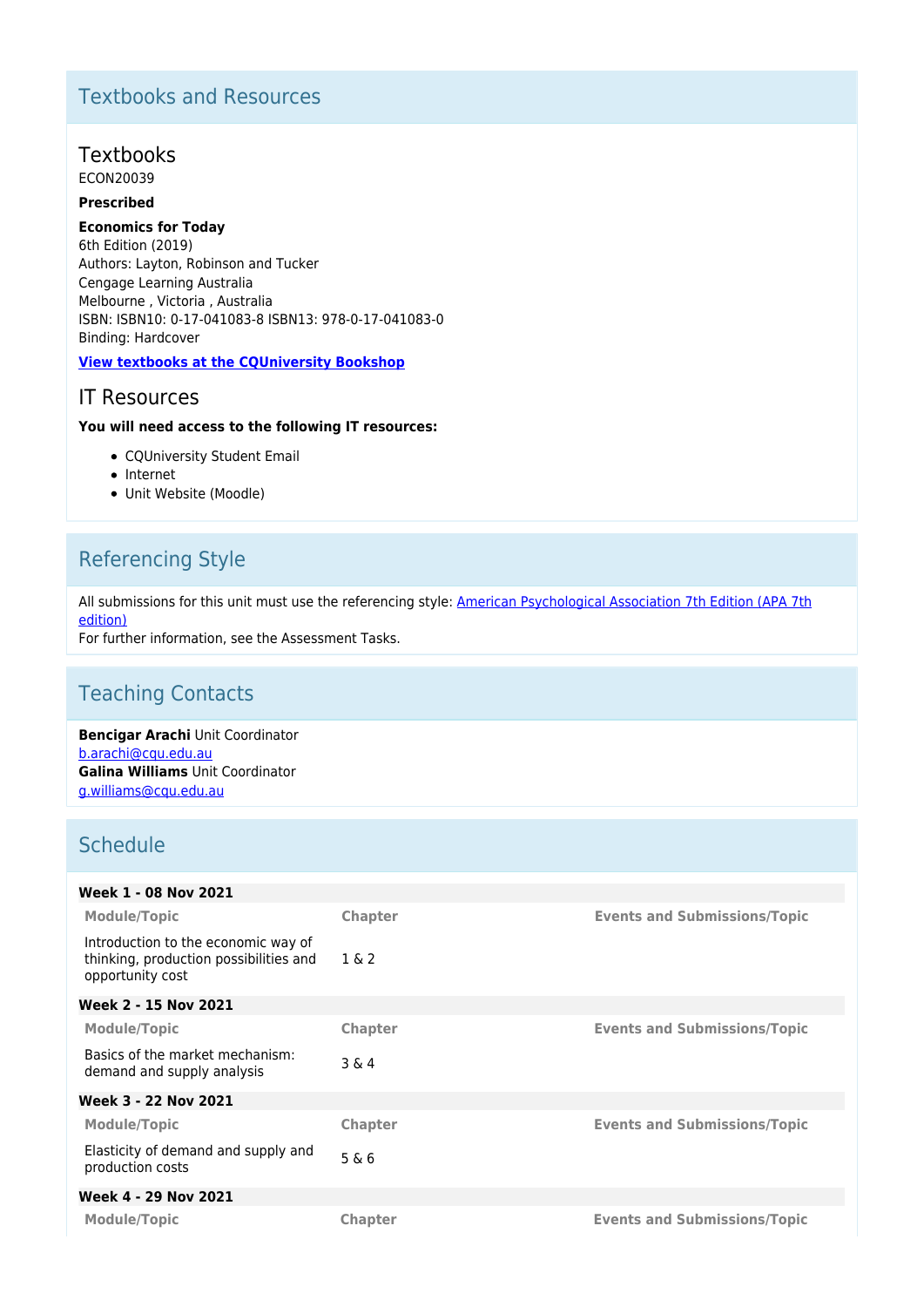| Vacation Week - 06 Dec 2021<br>Chapter<br><b>Events and Submissions/Topic</b><br><b>Module/Topic</b><br>Week 5 - 13 Dec 2021<br><b>Module/Topic</b><br>Chapter<br><b>Events and Submissions/Topic</b><br>Monopolistic competition and<br>9<br>oligopoly.<br>Week 6 - 20 Dec 2021<br>Chapter<br><b>Events and Submissions/Topic</b><br><b>Module/Topic</b><br>Policy issues: housing affordability and<br><b>Assessment 1 Due: Week 6 Friday</b><br>10<br>climate change<br>(24 Dec 2021) 5:00 pm AEST |  |
|-------------------------------------------------------------------------------------------------------------------------------------------------------------------------------------------------------------------------------------------------------------------------------------------------------------------------------------------------------------------------------------------------------------------------------------------------------------------------------------------------------|--|
|                                                                                                                                                                                                                                                                                                                                                                                                                                                                                                       |  |
|                                                                                                                                                                                                                                                                                                                                                                                                                                                                                                       |  |
|                                                                                                                                                                                                                                                                                                                                                                                                                                                                                                       |  |
|                                                                                                                                                                                                                                                                                                                                                                                                                                                                                                       |  |
|                                                                                                                                                                                                                                                                                                                                                                                                                                                                                                       |  |
|                                                                                                                                                                                                                                                                                                                                                                                                                                                                                                       |  |
|                                                                                                                                                                                                                                                                                                                                                                                                                                                                                                       |  |
|                                                                                                                                                                                                                                                                                                                                                                                                                                                                                                       |  |
| Vacation Week - 27 Dec 2021                                                                                                                                                                                                                                                                                                                                                                                                                                                                           |  |
| Chapter<br><b>Events and Submissions/Topic</b><br><b>Module/Topic</b>                                                                                                                                                                                                                                                                                                                                                                                                                                 |  |
| Week 7 - 03 Jan 2022                                                                                                                                                                                                                                                                                                                                                                                                                                                                                  |  |
| <b>Module/Topic</b><br>Chapter<br><b>Events and Submissions/Topic</b>                                                                                                                                                                                                                                                                                                                                                                                                                                 |  |
| Macroeconomic fundamentals: GDP<br><b>Assessment 2 Due: Week 7 Friday (7</b><br>11 & 12<br>and business cycles<br>Jan 2022) 5:00 pm AEST                                                                                                                                                                                                                                                                                                                                                              |  |
| Week 8 - 10 Jan 2022                                                                                                                                                                                                                                                                                                                                                                                                                                                                                  |  |
| <b>Events and Submissions/Topic</b><br><b>Module/Topic</b><br><b>Chapter</b>                                                                                                                                                                                                                                                                                                                                                                                                                          |  |
| Inflation and unemployment. A simple<br>13 & 14<br>model of macro economy                                                                                                                                                                                                                                                                                                                                                                                                                             |  |
| Week 9 - 17 Jan 2022                                                                                                                                                                                                                                                                                                                                                                                                                                                                                  |  |
| <b>Module/Topic</b><br>Chapter<br><b>Events and Submissions/Topic</b>                                                                                                                                                                                                                                                                                                                                                                                                                                 |  |
| 15<br>The monetary and financial system                                                                                                                                                                                                                                                                                                                                                                                                                                                               |  |
| Week 10 - 24 Jan 2022                                                                                                                                                                                                                                                                                                                                                                                                                                                                                 |  |
| <b>Module/Topic</b><br><b>Chapter</b><br><b>Events and Submissions/Topic</b>                                                                                                                                                                                                                                                                                                                                                                                                                          |  |
| Macroeconomic policies<br>16 & 17                                                                                                                                                                                                                                                                                                                                                                                                                                                                     |  |
| Week 11 - 31 Jan 2022                                                                                                                                                                                                                                                                                                                                                                                                                                                                                 |  |
| <b>Module/Topic</b><br>Chapter<br><b>Events and Submissions/Topic</b>                                                                                                                                                                                                                                                                                                                                                                                                                                 |  |
| International trade and finance<br>18                                                                                                                                                                                                                                                                                                                                                                                                                                                                 |  |
| Week 12 - 07 Feb 2022                                                                                                                                                                                                                                                                                                                                                                                                                                                                                 |  |
| <b>Module/Topic</b><br>Chapter<br><b>Events and Submissions/Topic</b>                                                                                                                                                                                                                                                                                                                                                                                                                                 |  |
| <b>Assessment 3 Due: Week 12 Monday</b><br>(7 Feb 2022) 5:00 pm AEST<br><b>Review Week</b><br>Assessment 4 Due: Week 12 Friday<br>(11 Feb 2022) 5:00 pm AEST                                                                                                                                                                                                                                                                                                                                          |  |
| <b>Exam Week - 14 Feb 2022</b>                                                                                                                                                                                                                                                                                                                                                                                                                                                                        |  |
| Chapter<br><b>Events and Submissions/Topic</b><br><b>Module/Topic</b>                                                                                                                                                                                                                                                                                                                                                                                                                                 |  |

# Assessment Tasks

1 Assessment 1

**Assessment Type** Online Test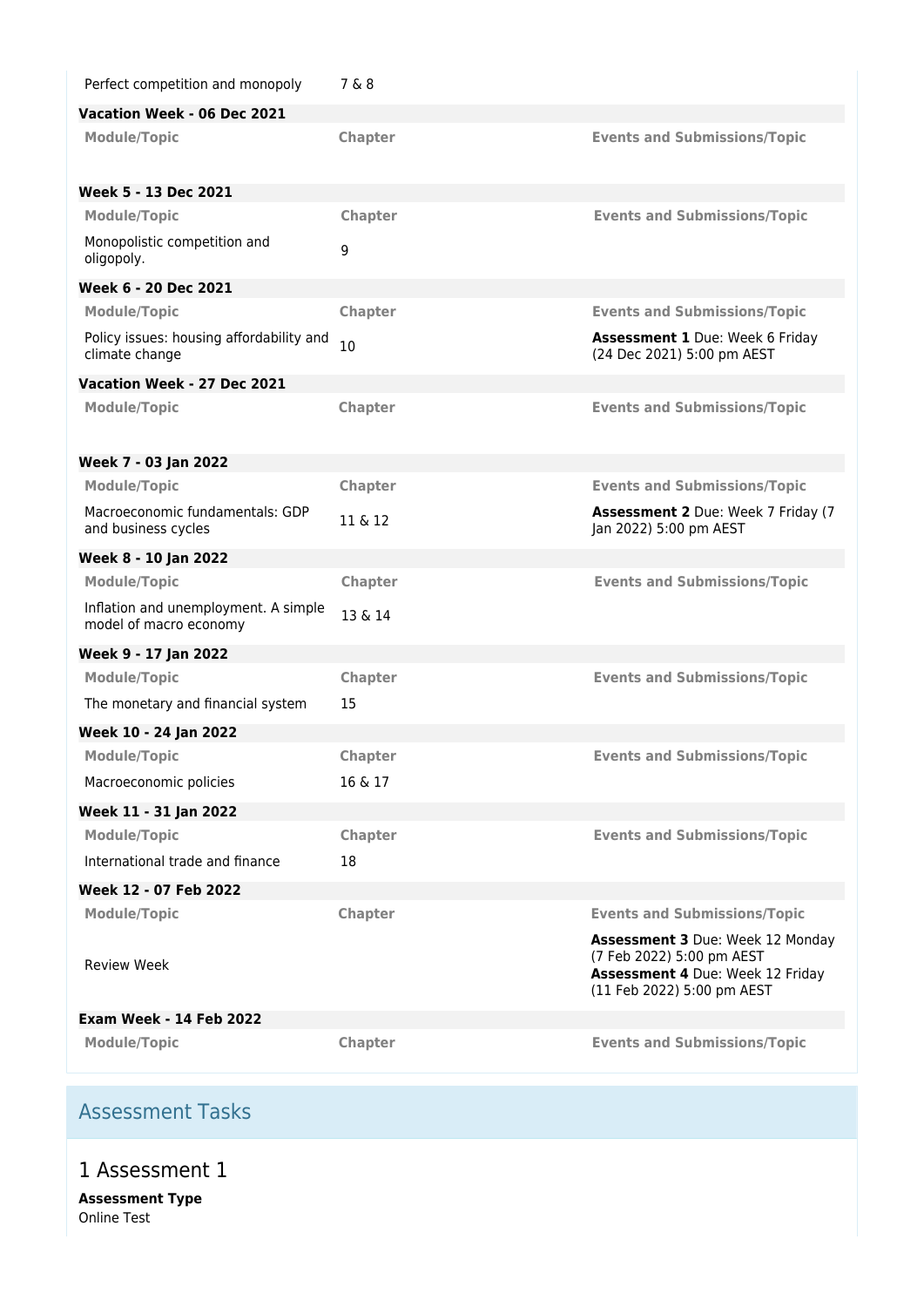### **Task Description**

**The assessment item 1 covers microeconomic topics (Chapters 1-9). It is worth 15 marks and has to be done online. The link is provided on the unit Moodle website.**

### **Assessment Due Date**

Week 6 Friday (24 Dec 2021) 5:00 pm AEST No late submissions will be accepted without an approved extension.

### **Return Date to Students**

Week 6 Friday (24 Dec 2021) Marks will be released on the due date.

## **Weighting**

15%

### **Assessment Criteria**

Assessment criteria include: correct calculations, correct diagrams. More details are provided on the unit Moodle website.

### **Referencing Style**

[American Psychological Association 7th Edition \(APA 7th edition\)](https://delivery-cqucontenthub.stylelabs.cloud/api/public/content/apa-referencing-style.pdf?v=51e1aea7)

### **Submission**

Online

### **Submission Instructions**

Submit your assignment through the link provided on the unit Moodle site.

### **Learning Outcomes Assessed**

- evaluate the theory of demand and supply in relation to price determination and examine some cases of market failure
- critically compare and contrast the characteristics of different market structures regarding the allocation of resources

### **Graduate Attributes**

- Knowledge
- Communication
- Cognitive, technical and creative skills
- Self-management

## 2 Assessment 2

## **Assessment Type**

Research Assignment

### **Task Description**

The second assessment is a research essay (2500 words). It is worth 35 marks.

Further details of the assignment are available on the unit Moodle site (Assessment block).

Research essay requires a significant research to be undertaken and will take some time to develop a quality answer. Penalties (5% of the total available marks for the assessment for each calendar day (full or part) it is overdue) will apply for any late submissions without an approved extension.

**Note: No submissions, including the ones automatically submitted by Moodle, will be reverted to draft after the due date. More information about Moodle submission is provided on the unit Moodle website.**

### **Assessment Due Date**

Week 7 Friday (7 Jan 2022) 5:00 pm AEST Penalties will apply for any late submissions without an approved extension.

### **Return Date to Students**

Week 9 Friday (21 Jan 2022)

Only those students who submit assignments on time can expect this return date.

**Weighting**

35%

### **Assessment Criteria**

Assessment criteria include: clear explanations of key points of economic theory, evidence of research for case studies and correct in-text referencing following APA referencing style. More details are provided on the unit Moodle website.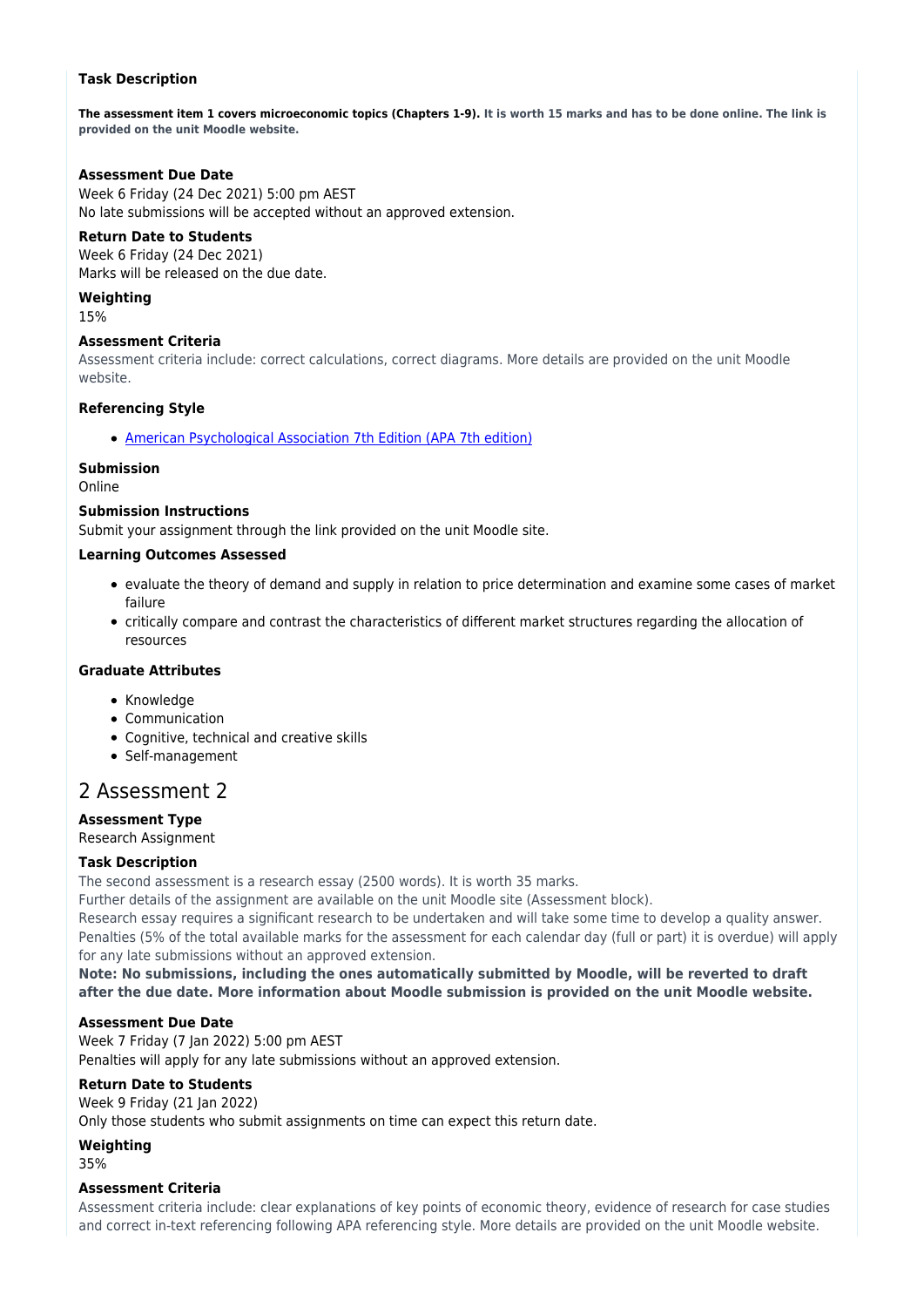It is important that you familiarise yourself with the Plagiarism policy. The following information is from the Academic Misconduct Procedure Policy available from CQUni website: https://www.cqu.edu.au/policy

"Plagiarism: the presentation of work, ideas or data of others as one's own, without appropriate acknowledgment and referencing. Plagiarism also includes self-plagiarism. Examples include:

a) the inclusion of one or more sentences from another person's work, or tables, graphs, images, designs, computer programs and any other data, ideas or work without the use of quotation marks and acknowledgment of the source and without referencing

b) the use of one or more sentences from the work of another person where a few words have been changed or where the order of copied phrases/sentences has been changed

c) copying the work of another student, with or without their agreement.

Self-plagiarism: the presentation of one's own work for more than one assessment without acknowledgment and referencing. Examples include the reuse of all or part of one's own work that has already been given academic credit, without acknowledgment.

Cheating: fraud, dishonesty or deceit of any kind in relation to an academic assessment. Examples include:

a) copying or attempting to copy from other students in either an examination or assessment

b) communicating with others during an examination

c) bringing in any materials or devices into an examination that are not authorised

d) tampering with examination materials

e) leaving exam or test answer papers exposed to the view of other students

f) colluding with other students in individual assessments

g) allowing others to provide you with any material that give you an unfair advantage in an assessment

h) providing material to other students to enable them to present it as a part or whole as their own work

i) completing an assessment for another person or having another person assisting in the completion of your assessment j) taking an exam for another person or having another person take an exam for you

k) providing forged or falsified medical or other documents to gain an academic advantage

l) making a false claim in relation to an assessment or examination in order to obtain an unfair advantage

m) falsification of data, information or citations as part of an assessment

n) taking actions to prevent other students from completing their assessment work".

### **Referencing Style**

[American Psychological Association 7th Edition \(APA 7th edition\)](https://delivery-cqucontenthub.stylelabs.cloud/api/public/content/apa-referencing-style.pdf?v=51e1aea7)

### **Submission**

Online

### **Submission Instructions**

Submit your assignment through the link provided on the unit Moodle site. Include your name and student number on your assignment.

### **Learning Outcomes Assessed**

- evaluate the theory of demand and supply in relation to price determination and examine some cases of market failure
- critically compare and contrast the characteristics of different market structures regarding the allocation of resources

### **Graduate Attributes**

- Knowledge
- Communication
- Cognitive, technical and creative skills
- Research
- Self-management

## 3 Assessment 3

### **Assessment Type**

Online Test

#### **Task Description**

**The assessment item 3 covers macroeconomic topics (Chapters 11-18). It is worth 15 marks and has to be done online. The link is provided on the unit Moodle website.**

**Assessment Due Date** Week 12 Monday (7 Feb 2022) 5:00 pm AEST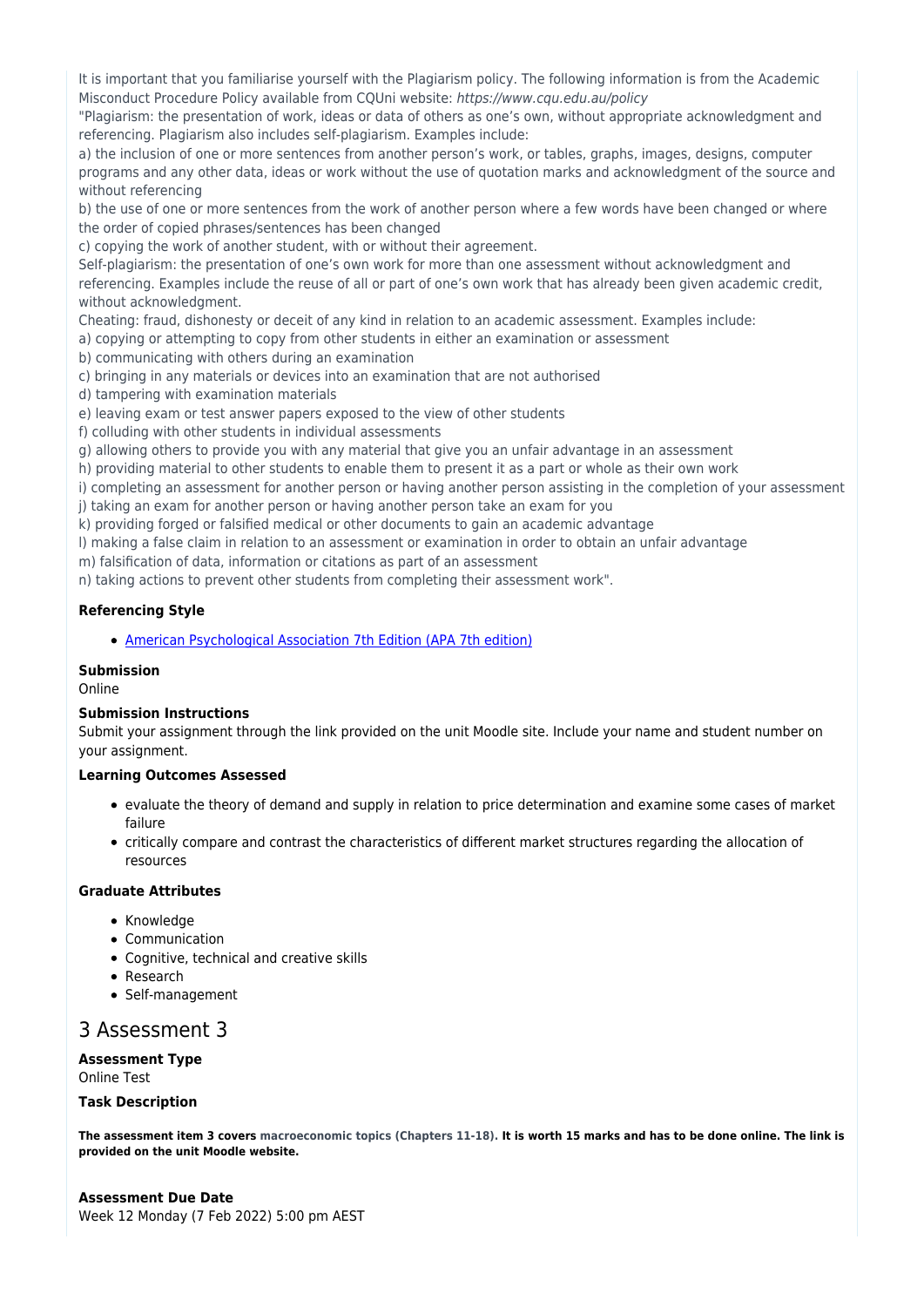No late submissions will be accepted without an approved extension.

### **Return Date to Students**

Week 12 Monday (7 Feb 2022) Marks will be released on the due date.

### **Weighting**

15%

### **Assessment Criteria**

Assessment criteria include: correct calculations, correct diagrams. More details are provided on the unit Moodle website.

### **Referencing Style**

[American Psychological Association 7th Edition \(APA 7th edition\)](https://delivery-cqucontenthub.stylelabs.cloud/api/public/content/apa-referencing-style.pdf?v=51e1aea7)

### **Submission**

Online

### **Submission Instructions**

Submit your assignment through the link provided on the unit Moodle site.

### **Learning Outcomes Assessed**

- explain the macroeconomic concepts and demonstrate their application to study inflation and unemployment
- examine monetary and financial systems, the role of international trade, exchange rates and balance of payments issues and communicate these in economic terms.

### **Graduate Attributes**

- Knowledge
- Communication
- Cognitive, technical and creative skills
- Self-management

## 4 Assessment 4

### **Assessment Type**

Research Assignment

### **Task Description**

The final assessment is a research essay (2500 words). It is worth 35 marks.

Further details of the assignment are available on the unit Moodle site (Assessment block).

Research essay requires a significant research to be undertaken and will take some time to develop a quality answer. Penalties (5% of the total available marks for the assessment for each calendar day (full or part) it is overdue) will apply for any late submissions without an approved extension.

**Note: No submissions, including the ones automatically submitted by Moodle, will be reverted to draft after the due date. More information about Moodle submission is provided on the unit Moodle website.**

### **Assessment Due Date**

Week 12 Friday (11 Feb 2022) 5:00 pm AEST Penalties will apply for any late submissions without an approved extension.

### **Return Date to Students**

Exam Week Friday (18 Feb 2022) Only those students who submit assignments on time can expect this return date.

### **Weighting**

35%

### **Assessment Criteria**

Assessment criteria include: clear explanations of key points of economic theory, evidence of research for case studies and correct in-text referencing following APA referencing style. More details are provided on the unit Moodle website.

### **Referencing Style**

[American Psychological Association 7th Edition \(APA 7th edition\)](https://delivery-cqucontenthub.stylelabs.cloud/api/public/content/apa-referencing-style.pdf?v=51e1aea7)

### **Submission**

Online

### **Submission Instructions**

Submit your assignment through the link provided on the unit Moodle site. Include your name and student number on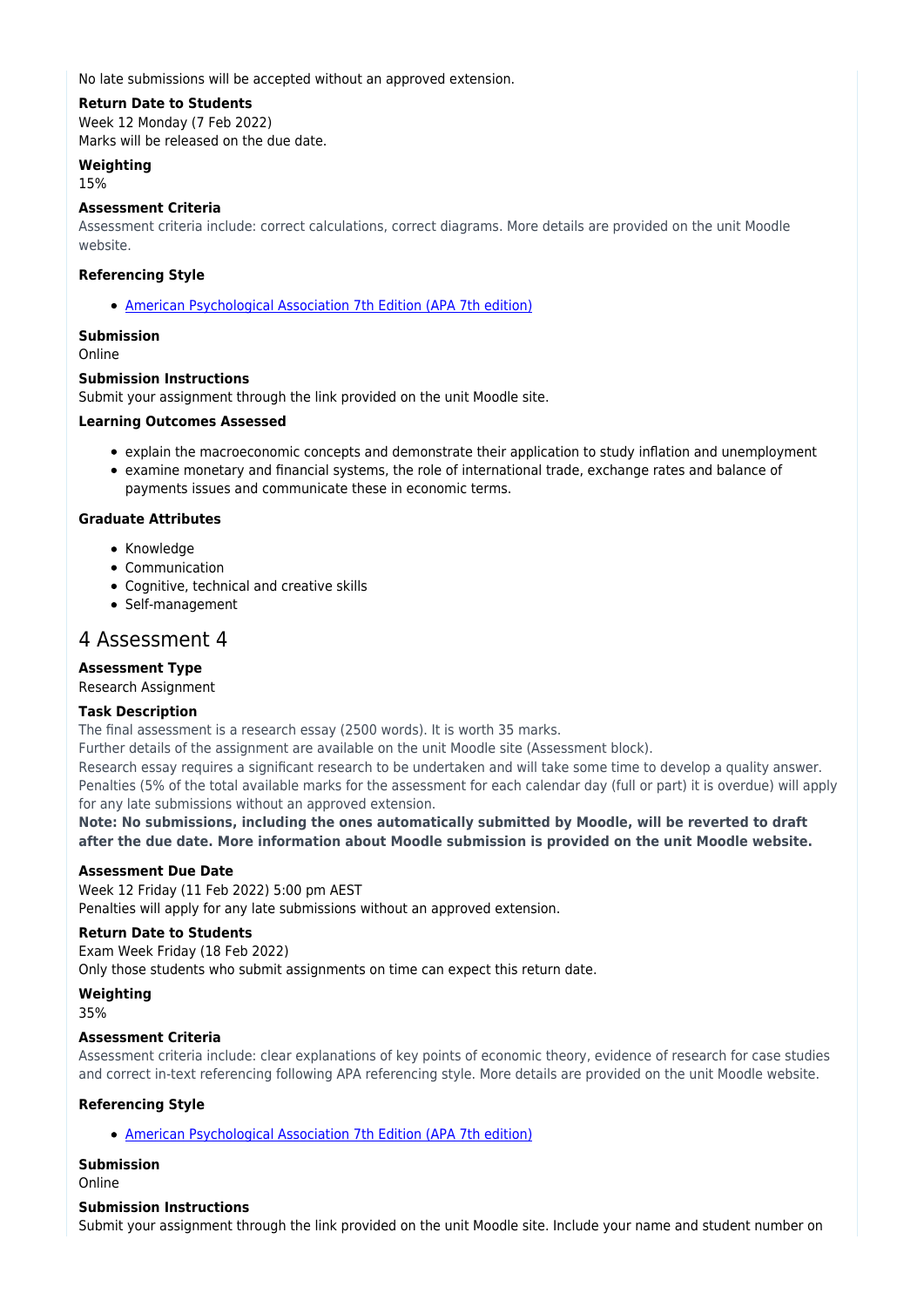#### your assignment.

#### **Learning Outcomes Assessed**

- explain the macroeconomic concepts and demonstrate their application to study inflation and unemployment
- examine monetary and financial systems, the role of international trade, exchange rates and balance of payments issues and communicate these in economic terms.

### **Graduate Attributes**

- Knowledge
- Communication
- Cognitive, technical and creative skills
- Research
- Self-management

# Academic Integrity Statement

As a CQUniversity student you are expected to act honestly in all aspects of your academic work.

Any assessable work undertaken or submitted for review or assessment must be your own work. Assessable work is any type of work you do to meet the assessment requirements in the unit, including draft work submitted for review and feedback and final work to be assessed.

When you use the ideas, words or data of others in your assessment, you must thoroughly and clearly acknowledge the source of this information by using the correct referencing style for your unit. Using others' work without proper acknowledgement may be considered a form of intellectual dishonesty.

Participating honestly, respectfully, responsibly, and fairly in your university study ensures the CQUniversity qualification you earn will be valued as a true indication of your individual academic achievement and will continue to receive the respect and recognition it deserves.

As a student, you are responsible for reading and following CQUniversity's policies, including the **[Student Academic](https://www.cqu.edu.au/policy/sharepoint-document-download?file_uri={BE8380F3-F86D-4C55-AC0D-84A81EAFD6A2}/Student%20Academic%20Integrity%20Policy%20and%20Procedure%20(formerly%20known%20as%20the%20Academic%20Misconduct%20Procedure).pdf) [Integrity Policy and Procedure](https://www.cqu.edu.au/policy/sharepoint-document-download?file_uri={BE8380F3-F86D-4C55-AC0D-84A81EAFD6A2}/Student%20Academic%20Integrity%20Policy%20and%20Procedure%20(formerly%20known%20as%20the%20Academic%20Misconduct%20Procedure).pdf)**. This policy sets out CQUniversity's expectations of you to act with integrity, examples of academic integrity breaches to avoid, the processes used to address alleged breaches of academic integrity, and potential penalties.

### **What is a breach of academic integrity?**

A breach of academic integrity includes but is not limited to plagiarism, self-plagiarism, collusion, cheating, contract cheating, and academic misconduct. The Student Academic Integrity Policy and Procedure defines what these terms mean and gives examples.

### **Why is academic integrity important?**

A breach of academic integrity may result in one or more penalties, including suspension or even expulsion from the University. It can also have negative implications for student visas and future enrolment at CQUniversity or elsewhere. Students who engage in contract cheating also risk being blackmailed by contract cheating services.

### **Where can I get assistance?**

For academic advice and guidance, the [Academic Learning Centre \(ALC\)](https://www.cqu.edu.au/student-life/academic-learning-centre) can support you in becoming confident in completing assessments with integrity and of high standard.

### **What can you do to act with integrity?**